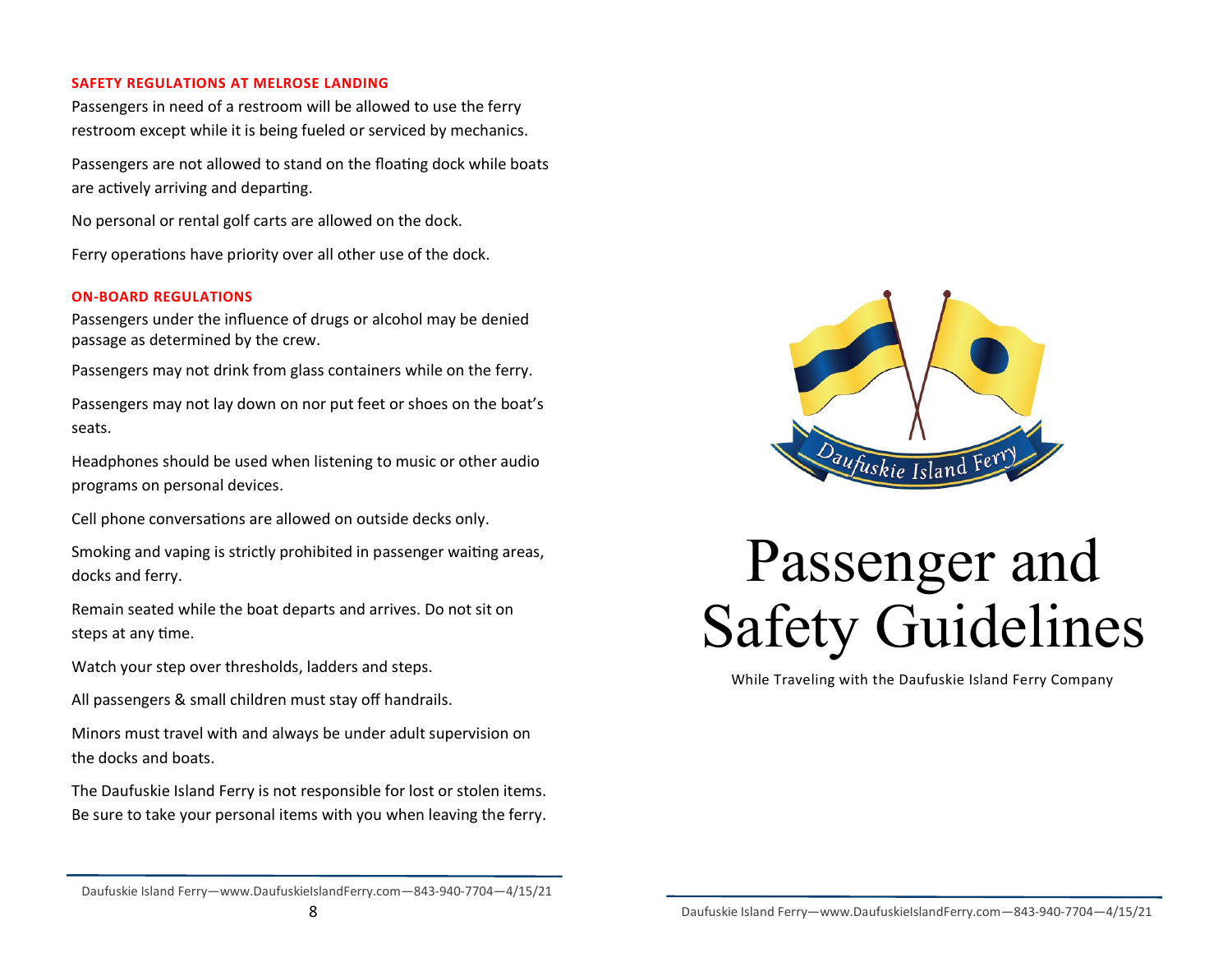### Passenger Guidelines

Taking the ferry is a little like taking an airplane. You still prepare, pack, check in and board. When you arrive, your luggage will have been offloaded and waiting for you.

#### **RESERVATIONS**

**Book your travel early.** While you can book the ferry on the day of travel, space sells out quickly at busy times—especially in the summer or on holiday weekends.

Reservations are strongly recommended and can be made on-line at [www.DaufuskieIslandFerry.com](http://www.DaufuskieIslandFerry.com) or by phone at 843-940-7704.

Passengers without reservations are not guaranteed passage.

When payment for the reservation is made, a virtual ticket is created for the passenger. The ferry does not use paper tickets for the outgoing leg.

Passengers should check weather and call ahead if they suspect travel advisories or restrictions may be in place.

The ferry has a 100% refund policy if cancellations are made at least 24 hours prior to departure.

Should travel plans change, updates to reservations or refunds can be requested by calling the ferry office 843-940-7704.

#### **GENERAL INFORMATION**

There are restrooms at Buckingham Landing and on board the ferries.

The ferries have enclosed climate-controlled cabins and open-air decks.

The ferries are ADA compatible. Request assistance for passengers needing special accommodations.

travel advisories or restrictions may be in place.

Expect delays during foggy weather or when thunderstorms are nearby.

Practice safe behavior when weather conditions are threatening.

All staff members are trained in hurricane preparedness.

In the case of a hurricane advisory, the ferry will operate its schedule until all passengers who wish to leave the island have evacuated.

#### **PRIVATE BOAT USE OF FERRY DOCKS**

Private boat use of the docks at Buckingham Landing is prohibited without express consent by ferry company management.

Docks at Melrose Landing can be reserved for long-term or shortterm use. Register with the dock master or dock management by calling 843-341-8106

#### **SAFETY REGULATIONS AT ALL FERRY DOCKS**

Use the docks at your own risk.

Remain in the waiting area until boarding call is given.

No running and no riding bikes, scooters or skateboards in the passenger areas, on docks or on the ramps.

Be careful on the dock ramps especially at low tide and when walking on uneven or slippery dock surfaces.

Ask a crew member or terminal attendant if a passenger requires special assistance.

Follow crew instructions when boarding or disembarking.

Be especially careful on gangway ramps and boarding plates which may be moving or slippery.

Daufuskie Island Ferry—www.DaufuskieIslandFerry.com—843-940-7704—4/15/21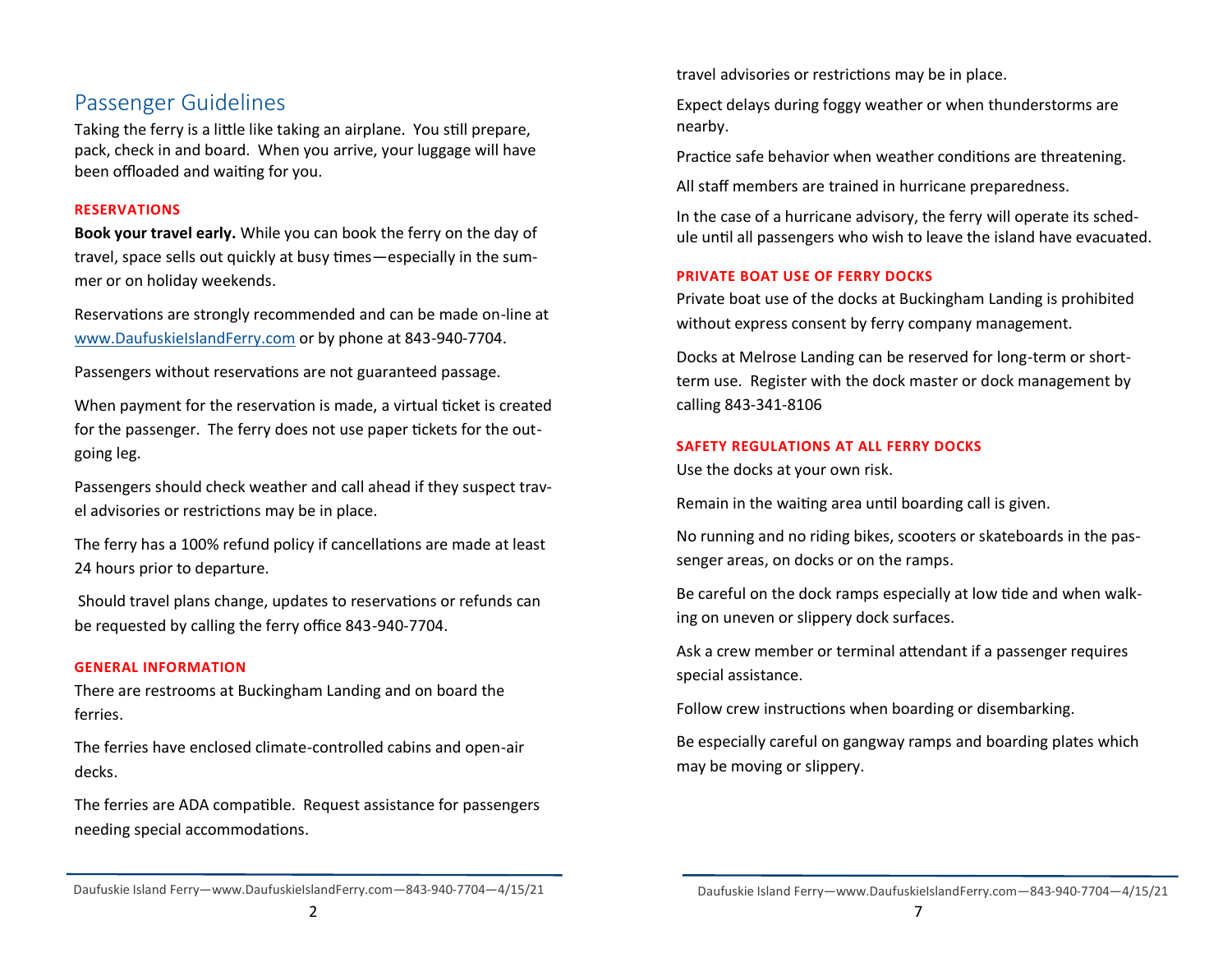## Safety Regulations

#### **GENERAL POLICY**

The Daufuskie Island Ferry has the right to deny passage to anyone who does not comply with established ferry policies and procedures including the safety rules and regulations stated below.

All passengers must follow the instructions of any member of the ferry team including the captain, crew, transportation agents, parking attendants and concierges.

Passengers must be appropriately dressed in all areas operated by the Daufuskie Island Ferry.

#### **TRAVELING WITH PETS**

For everyone's safety, passengers should keep pets should be on a leash or in a carrier at all times and in all areas operated by the Ferry.

Pets are not allowed in the cabin except for dogs properly identified as service animals.

Pets are not allowed to sit on passenger seating.

Passengers must clean up after their pets on all ferry property.

#### **WEATHER**

Ferry operators have strict safety guidelines for operating in adverse weather conditions.

Unscheduled delays and cancellations may occur without notice.

Travel advisories will be relayed to passengers during times of inclement weather.

The captain can suspend operations anytime it is unsafe to travel. This includes short delays for passing weather conditions.

All service stops if wind speeds are sustained at 50MPH or higher.

Passengers should check weather and call ahead if they suspect

Shoes, shirts and bathing suit cover-ups are required in all areas operated by the Daufuskie Island Ferry.

Be prepared for changing weather conditions while on the water and on the island. Dress in layers. Sunscreen and bug spray are always good to have.

Daufuskie has no town-center nor sidewalks so be sure to have a friend, a golf cart or a bicycle waiting for you when you step off the ferry. For more information, go to www.DaufuskieIslandFerry.com.

#### **ARRIVING**

#### **Single-day Visitors**

Single-day visitors to Daufuskie should plan to arrive at the visitor's center (Suite 102A, 1536 Fording Island Road, Bluffton) 45 minutes prior to departure.

Parking for single-day visitors is free at the Daufuskie Visitor Center where a comfortable shuttle bus will take you to Buckingham Landing.

#### **Overnight Visitors**

Overnight visitors should go directly to Buckingham Landing (35 Fording island Road Extension, Bluffton, SC). Plan to arrive approximately 1 hour prior to departure for assistance with luggage dropoff and parking.

Follow the ferry attendant's instructions for obtaining an over-night parking permit and parking your car.

If the Buckingham Landing parking lot is full, drivers may be instructed to park at the gas station or the Visitors Center.

#### **AT BUCKINGHAM LANDING**

Drive slowly as you approach Buckingham Landing.

Obey state parking laws and ferry parking regulations.